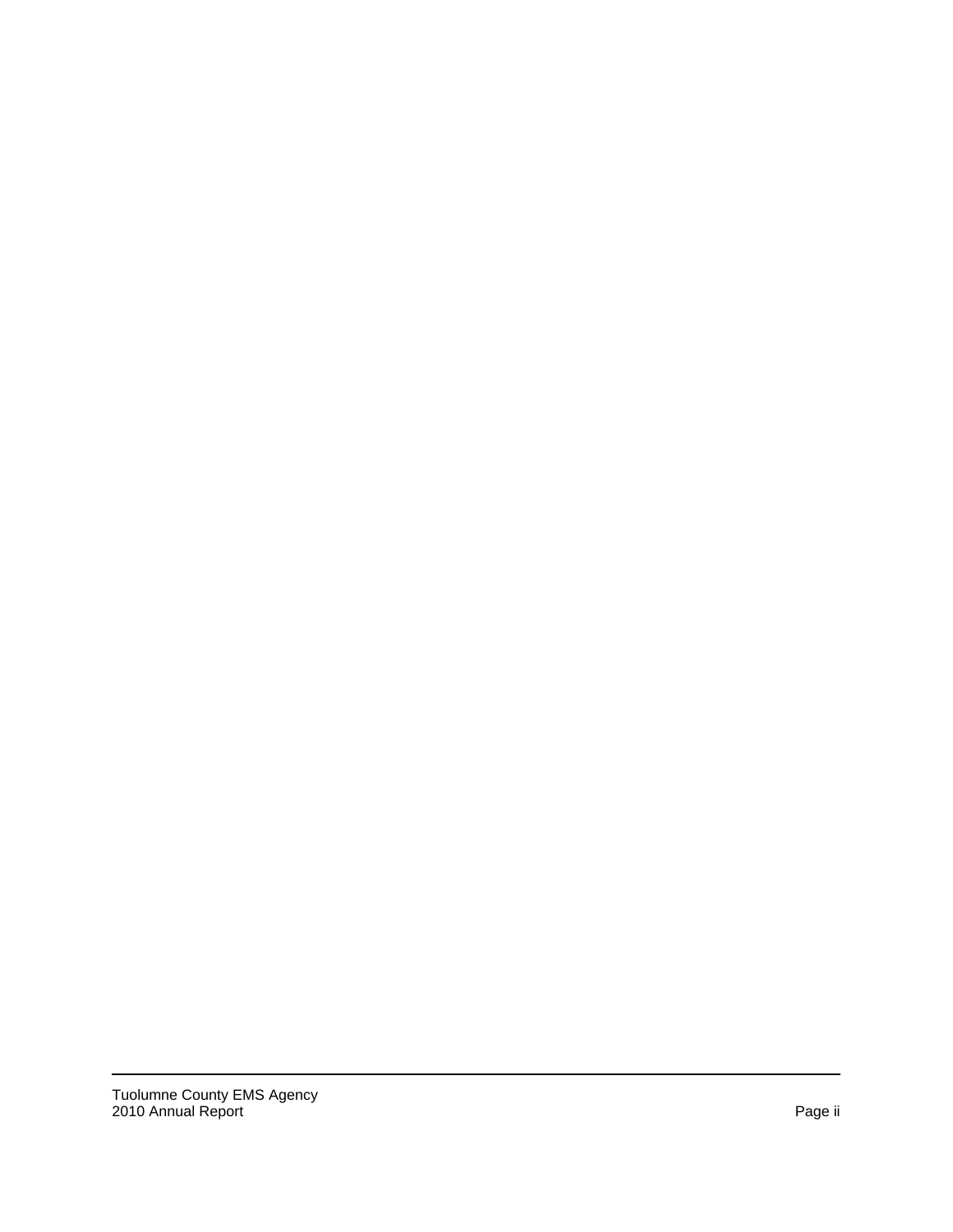# **Table of Contents**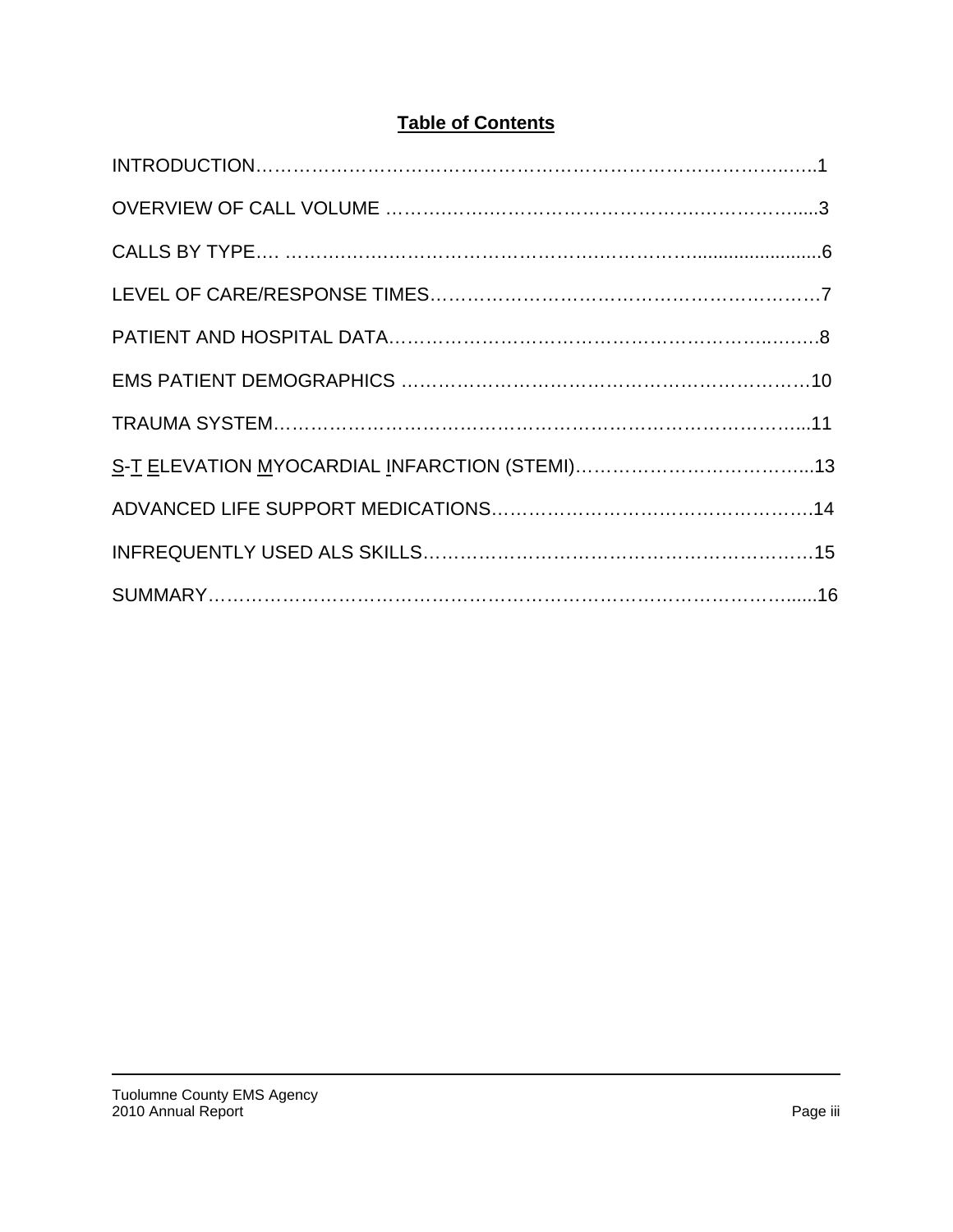## **INTRODUCTION**

The 2010 Annual Statistical Report compiles and condenses an entire year's worth of data (call volume, response time and patient demographic information) about the Tuolumne County EMS system. The data included in this report is derived from prehospital patient care records (PCRs) completed by Tuolumne County Ambulance Service personnel, unless otherwise noted.

Since July 1, 1993, Tuolumne County Ambulance has collected PCR data using the software program EMS DataPro® (formerly the EMS Database System) provided for their use by the Tuolumne County EMS Agency. Once entered in EMS DataPro®, the data is submitted in an electronic format to the Tuolumne County EMS agency where the data is imported into a central version of EMS DataPro<sup>®</sup>. The EMS agency then validates the data.

In September 2000, Tuolumne County Ambulance, with the assistance of the EMS agency, initiated a program for completing PCRs using EMS Outfielder® (a laptop based PCR data entry program developed by CompuCounsel, now called Inspironix, of Sacramento in conjunction with Manteca District Ambulance). EMS Outfielder® has replaced hand-written PCR forms and billing tickets. EMS Outfielder® provides immediate data availability for daily quality assurance/quality improvement reviews and imports patient billing information directly into the billing system used by Tuolumne County Ambulance.

The Tuolumne County Emergency Medical Services (EMS) System is comprised of four 9-1-1 answering points including Tuolumne County Sheriff's Dispatch, City of Sonora Police Department Dispatch, CHP Dispatch (located in Merced County) and Mariposa County Sheriff's Dispatch.

- Ambulance dispatching is provided by the Tuolumne County Sheriff's Dispatch Center.
- Basic life support (BLS) first response services are provided by Tuolumne County Fire Dept., Tuolumne City Fire Dist., Columbia College Fire Dept., Twain Harte Fire Dist., Columbia Fire Dist., Sonora City Fire Dept., Miwuk-Sugarpine Fire Dist., and the Groveland Fire Dist.
- U.S. Forest Service, Tuolumne County Sheriff's Search and Rescue, Don Pedro Recreation Agency, Dodge Ridge Ski Patrol provides specialized BLS response services.
- Tuolumne County Ambulance Service provides advanced life support (ALS) service. Mercy Medical Transport from Mariposa County provides the Lake Don Pedro area ALS Ambulance service.
- PHI provides air ambulance services with day-to-day mutual aid from the California Highway Patrol (CHP) Air Operations Division, Air Methods (formerly Medi-Flight of Northern California), CALSTAR and R.E.A.C.H. Air Ambulances.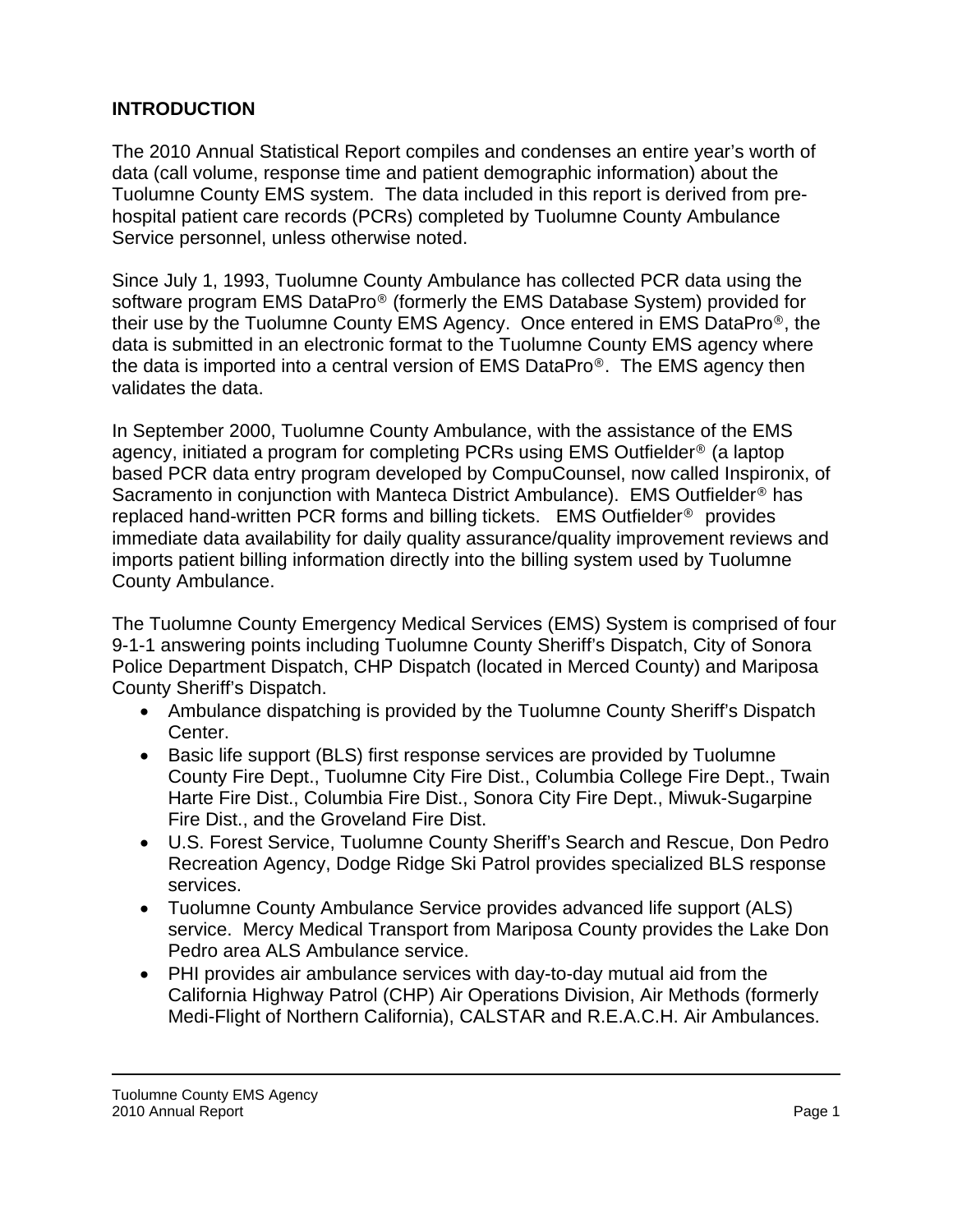In June 2003, grant funds were made available to the Tuolumne County EMS Agency for the purpose of purchasing and installing EMSystem™ communication software and related computer hardware for the emergency departments of Tuolumne General Hospital and Sonora Regional Medical Center and the EMS agency office. In early 2004, EMSystem™ linked Tuolumne County's EMS system with the other ten (10) counties of OES Region IV, enabling Tuolumne General Hospital, as the county's Disaster Control Facility, to view real-time emergency department availability when determining patient disbursement during a multi-casualty incident (MCI).

In 2004, The Tuolumne County Emergency Medical Services System developed and implemented a Trauma Plan, in conjunction with Memorial Medical Center, Doctors Medical Center of Modesto, Mountain Valley EMS Agency, El Dorado County EMS Agency, Central California EMS Agency, Northern California EMS Agency, Sacramento County EMS Agency, and Santa Barbara County EMS Agency. The Trauma Plan provides a framework that assures that the citizens and visitors of Tuolumne County receive comprehensive prehospital and hospital trauma care. Tuolumne County relies on Trauma Centers throughout Northern California for in-hospital trauma care. Air Ambulances are used as the primary means of transportation for patients meeting Tuolumne County's major trauma patient criteria.

In July 2007, Tuolumne General Hospital closed leaving only one acute care hospital in Tuolumne County. Sonora Regional Medical Center assumed the duties of the county's Disaster Control Facility and Mountain Counties South Control Facility.

In 2008, EMSystem was expanded to include data elements for the Department of Health and Human Services HAvBED (Hospital Available Beds for Emergencies and Disasters). This capability allows for accurate and consistent polling of hospital resources nationwide.

In June of 2009, Tuolumne County EMS Agency was instrumental in the development of the Central Regional Trauma Coordinating Committee (CRTCC), a twelve county regional committee. The purpose of the committee is to standardize and improve the provision of trauma care within the region. The CRTCC, working in coordination with four other Regional Trauma Coordinating Committees and the State EMS Authority to build a strong, cohesive statewide trauma system.

In 2010, Tuolumne County EMS implemented an S-T Elevation Myocardial Infarction (STEMI) triage policy. This allows Paramedics in the field to transport, usually by air ambulance, a patient experiencing a serious cardiac event to be transported directly to a hospital capable of Percutaneous Coronary Intervention (PCI). Decreasing the time from the recognition of a STEMI to PCI greatly decreases the injury to the cardiac muscle and increases the survival rate of these patients.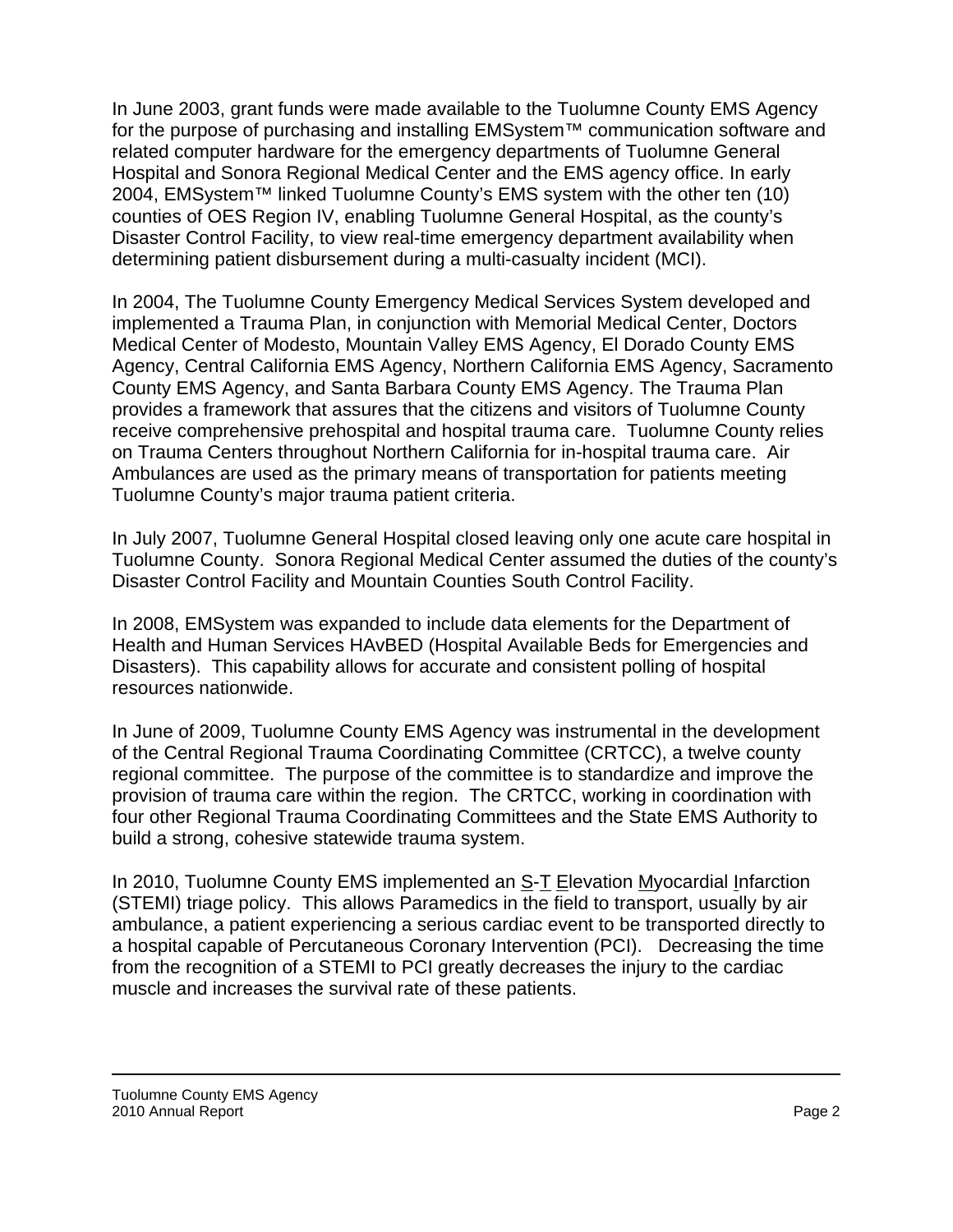# **OVERVIEW OF CALL VOLUME**

As illustrated in the graphs below, 2010 was the busiest year to date; in 2009 there was an 8% increase in calls for EMS services from 2009. Since 2001, there has been a 22% increase in the call volume. In previous years reports were generated only on calls were contact was made with a patient; as of July 2010, reports are being generated for all calls. By including calls without patient contact, such as calls that were cancelled prior to arrival of the ambulance or no patient was found onscene, a more accurate assessment of system utilization can be made. Unless otherwise specified EMS requests include both scene and transfer call types.

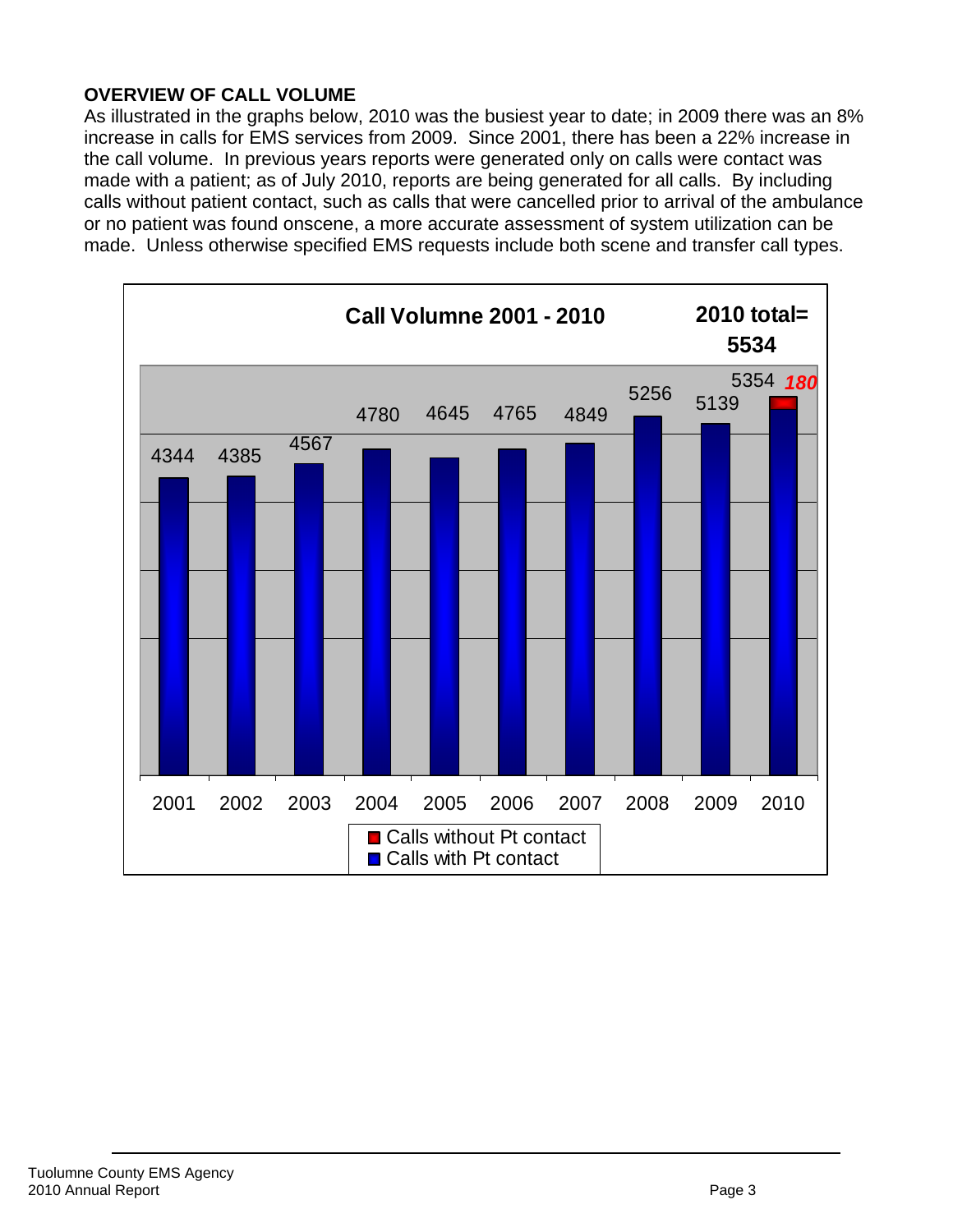## **EMS Requests by Month**

The summer months and December have traditionally been the busiest time for EMS in Tuolumne County. The summer months of 2010 returned to the more traditional, busier, (when compared to the summer of 2009) with an approximately 40% increase in calls during the summer compared to the spring.





As illustrated above, Station 10 responded to the majority of all EMS requests.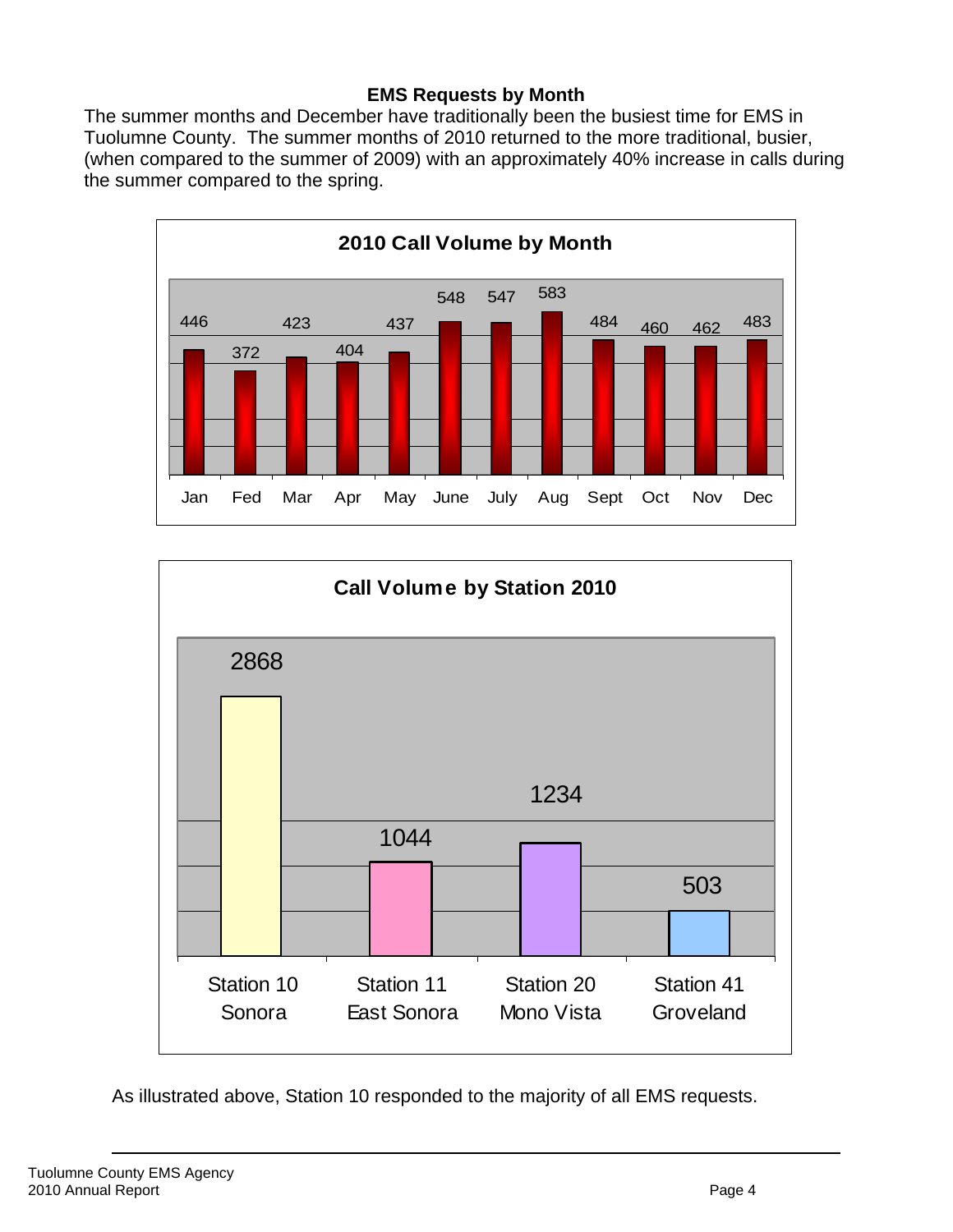

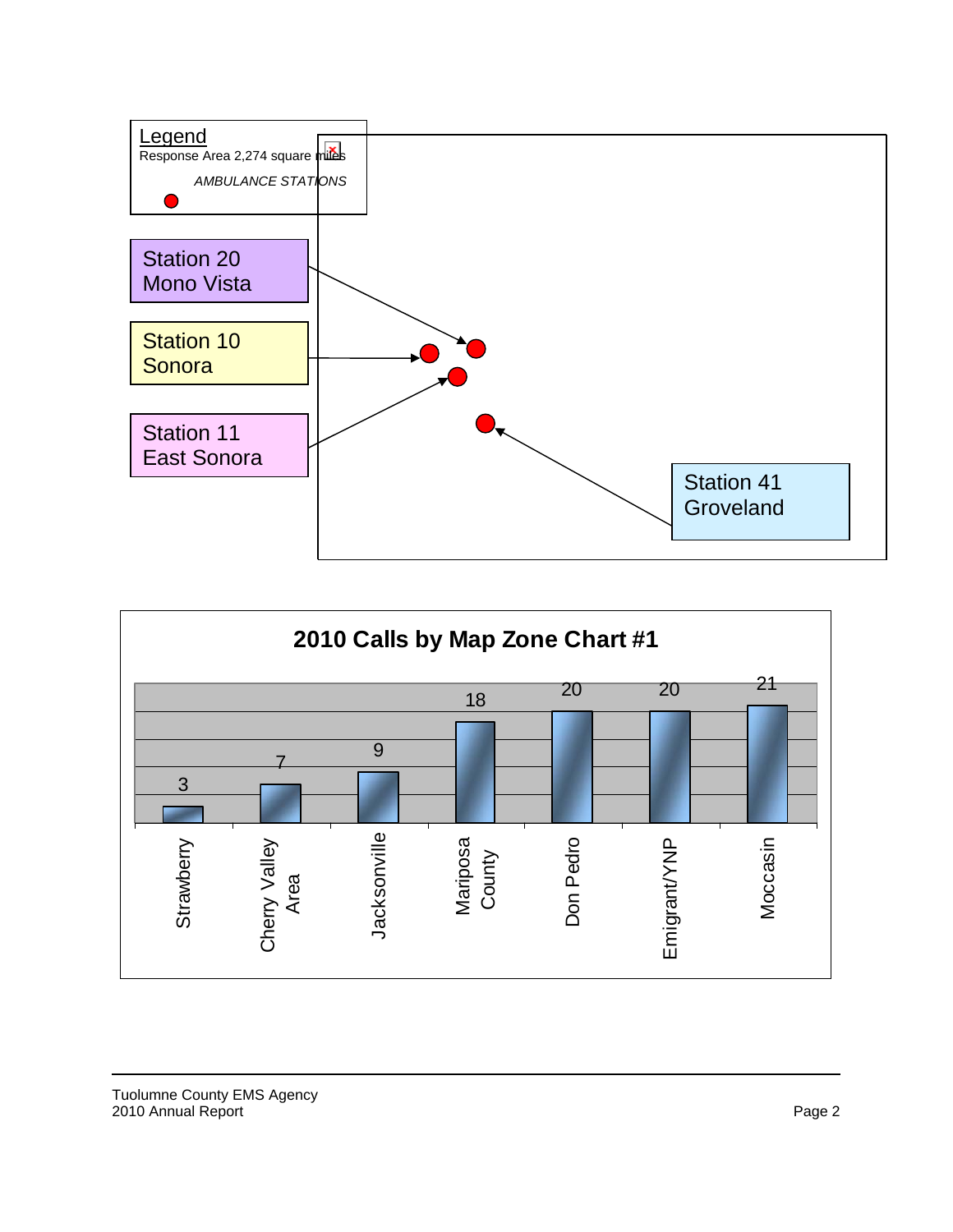

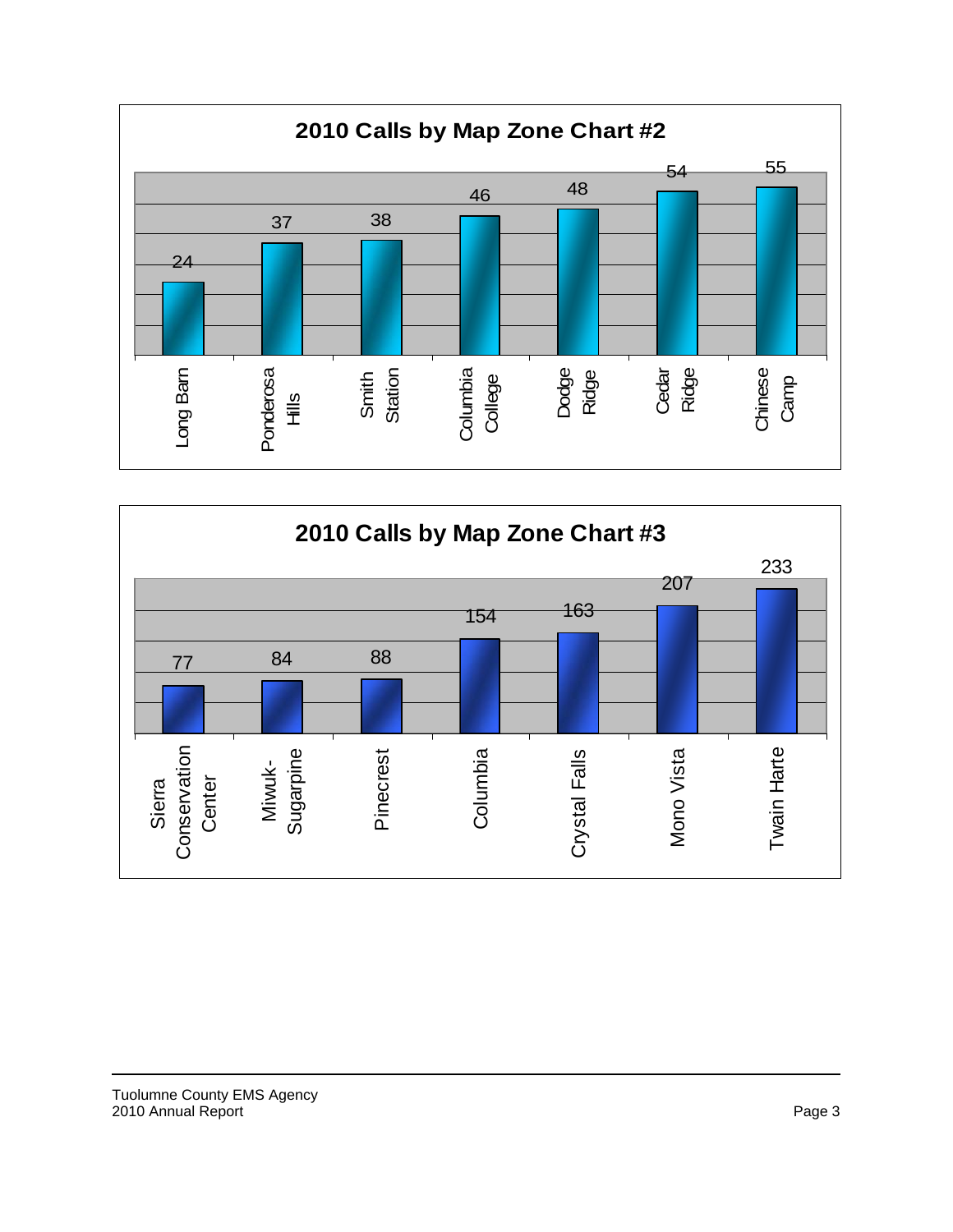

The breakdown of EMS requests by location reveals that the majority (75%) of requests occur in the suburban areas of Tuolumne County, where the majority of Tuolumne County residents live.

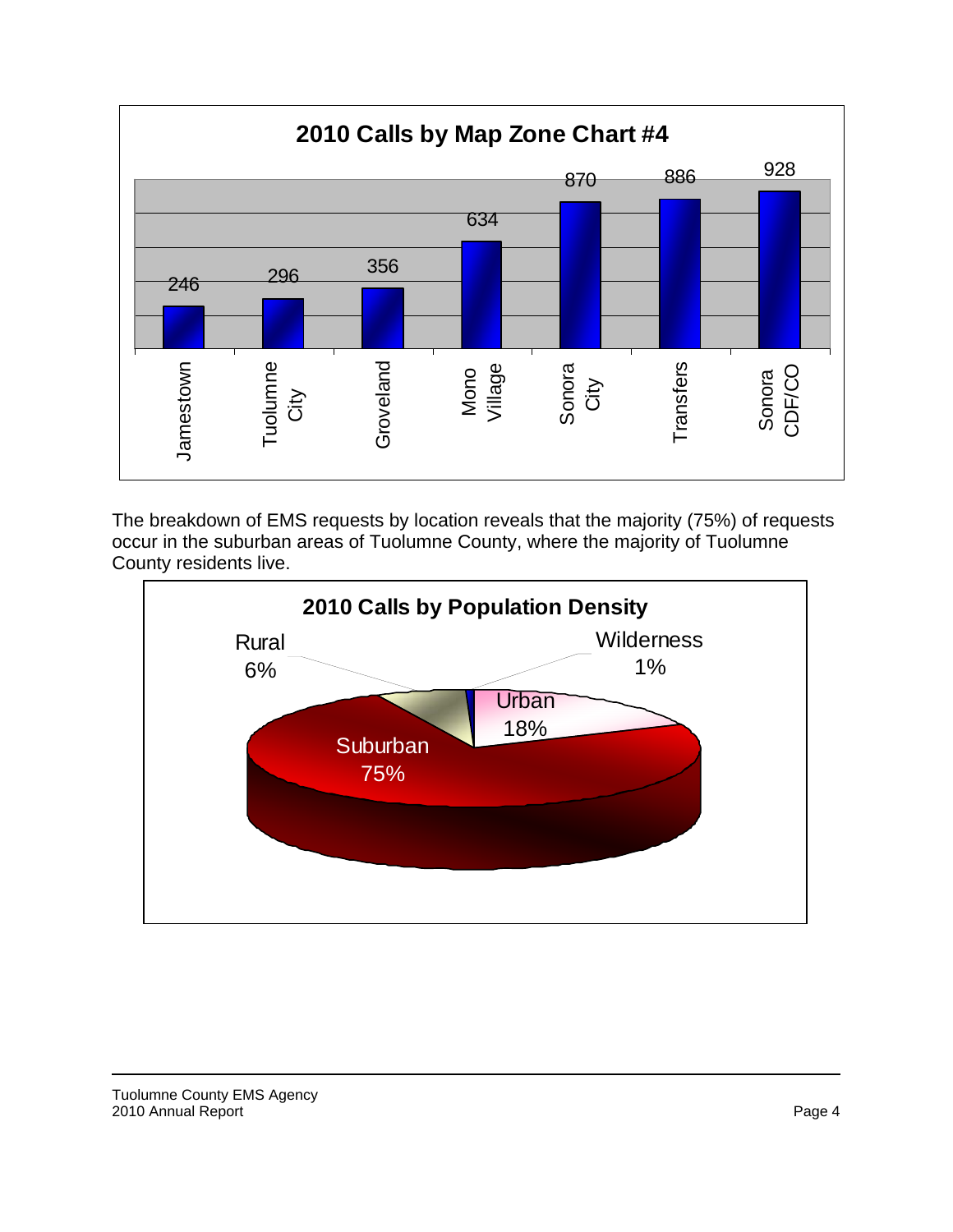#### **Call Volume 2010**

A breakdown of requests by day and time of day shows that call volumes may vary widely during the week.

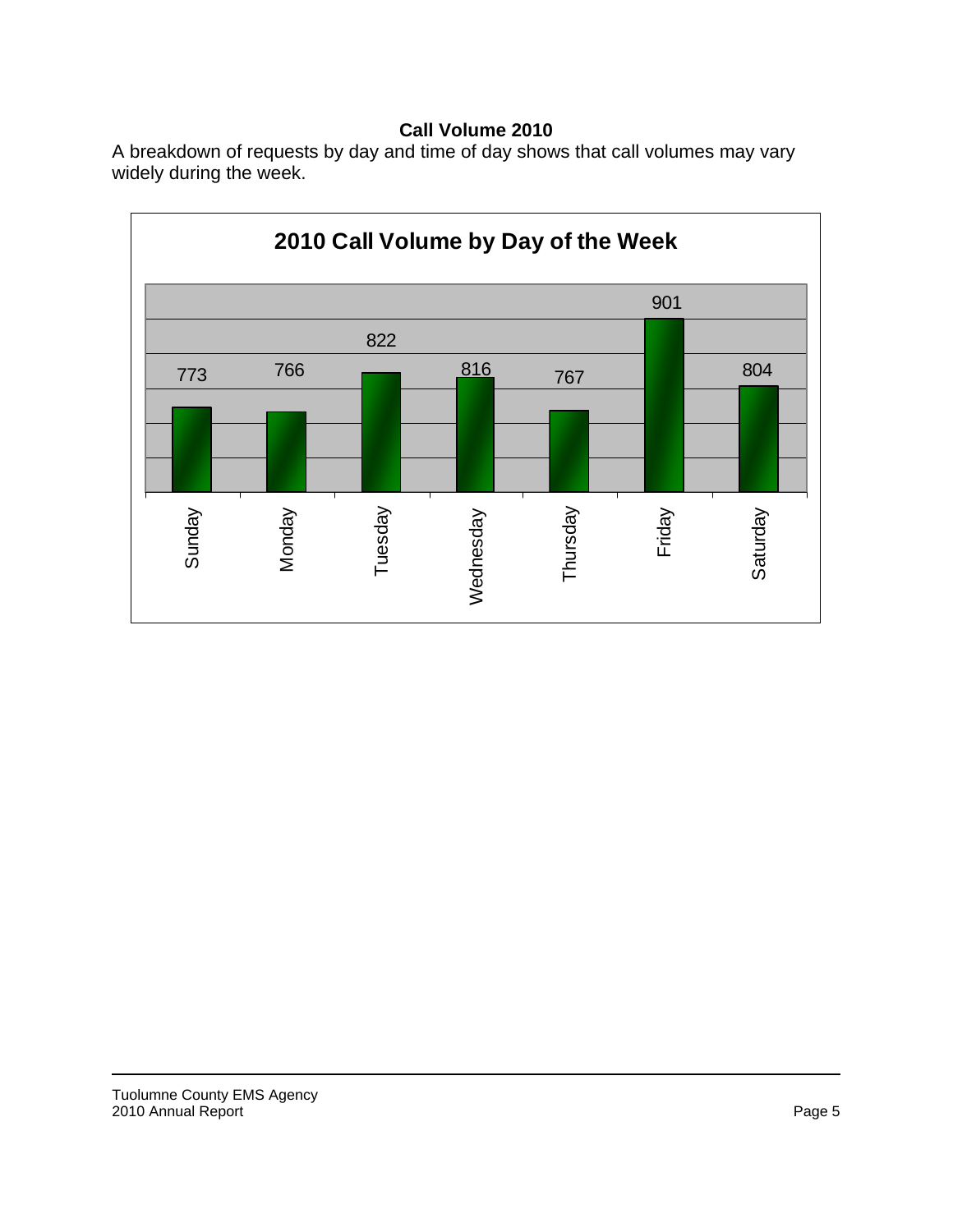# **Calls by Type**

In 2010, scene emergencies accounted for 82% of the total EMS requests for service. Transfers make up the remaining 18% of EMS requests for services. Transfers consist of ambulance interfacility transfers (IFT), air ambulance transfers from a hospital to a landing site, critical care transfers, transfers to and from a patient's home to a hospital, and transports for diagnostic service such as transporting a patient for an MRI.



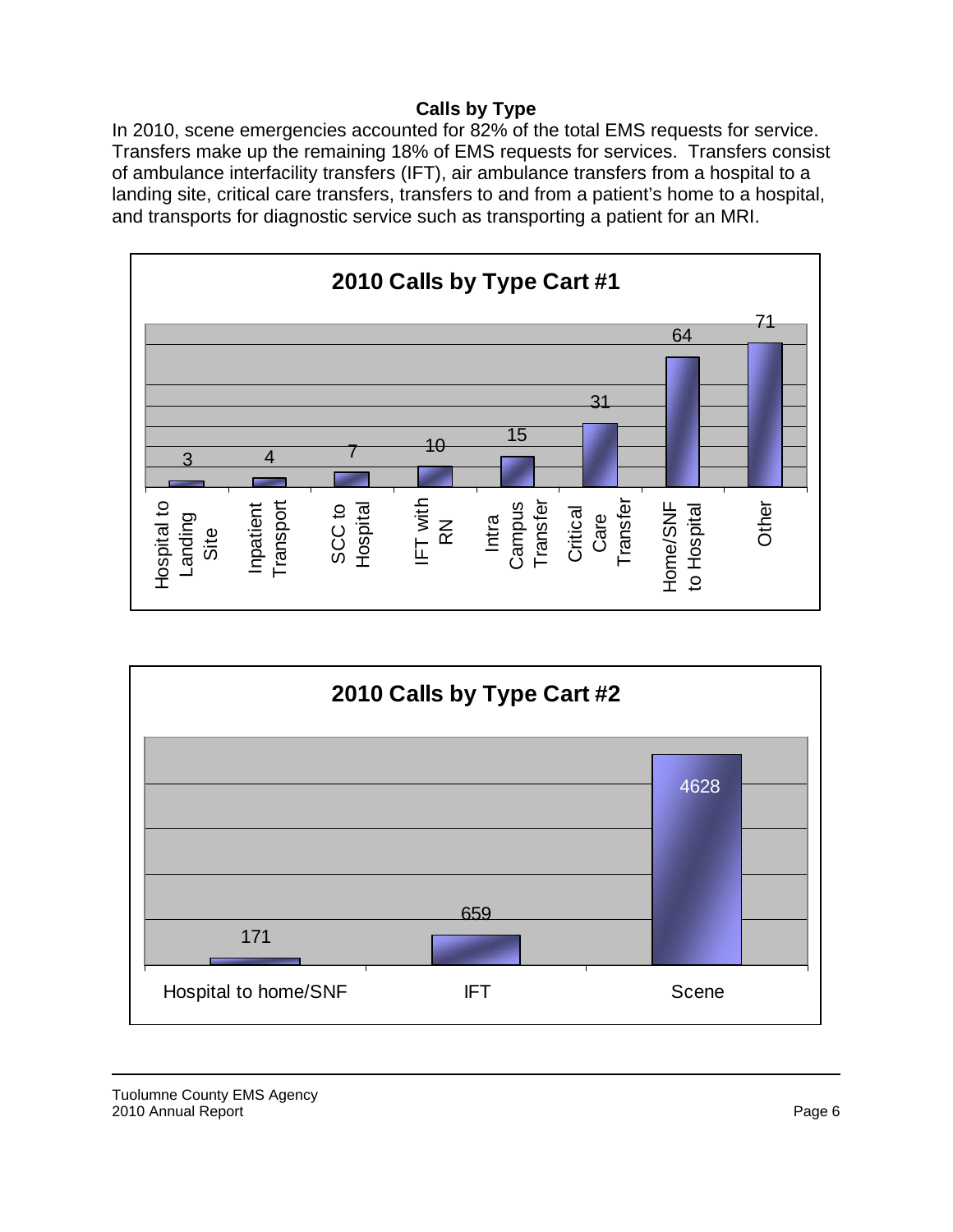71% of all requests resulted in the delivery of advanced life support (ALS) procedures and medications administered to the patient.



#### **Response Times**

The Emergency Medical Services Authority (EMSA) has established recommended guidelines for Code 3 response time standards to EMS requests, based on population density. The EMSA recommends that EMS responses meet these response time guidelines at least 90% of the time.

|                   | <b>BLS 1<sup>st</sup> Response</b> | <b>BLS AED 1st Response</b> | <b>ALS Amb</b> |  |
|-------------------|------------------------------------|-----------------------------|----------------|--|
| <b>Urban</b>      | 5 minutes                          | 5 minutes                   | 8 minutes      |  |
| <b>Suburban</b>   | 15 minutes                         | <b>ASAP</b>                 | 20 minutes     |  |
| <b>Rural</b>      | 15 minutes                         | <b>ASAP</b>                 | 20 minutes     |  |
| <b>Wilderness</b> | <b>ASAP</b>                        | <b>ASAP</b>                 | <b>ASAP</b>    |  |

*Urban* = 101 to 500 people per square mile *Suburban* = 51 to 100 people per square mile *Rural* = 7 to 50 people per square mile *Wilderness* = less than 7 people per square mile

|                                 | <b>Urban</b>  | <b>Suburban</b>              | <b>Rural</b>  | <b>Wilderness</b> |
|---------------------------------|---------------|------------------------------|---------------|-------------------|
| 0.00 minutes<br><b>Minimum:</b> |               | 0.00 minutes                 | 6.00 minutes  | 21.00 minutes     |
| <b>Maximum:</b>                 | 27.00 minutes | 95.00 minutes                | 76.00 minutes | 211.00 minutes    |
| Average:<br>5.91 minutes        |               | 10.44 minutes                | 26.62 minutes | 46.59 minutes     |
| 90%ile:                         |               | 9.00 minutes   17.00 minutes | 42.00 minutes | 73.00 minutes     |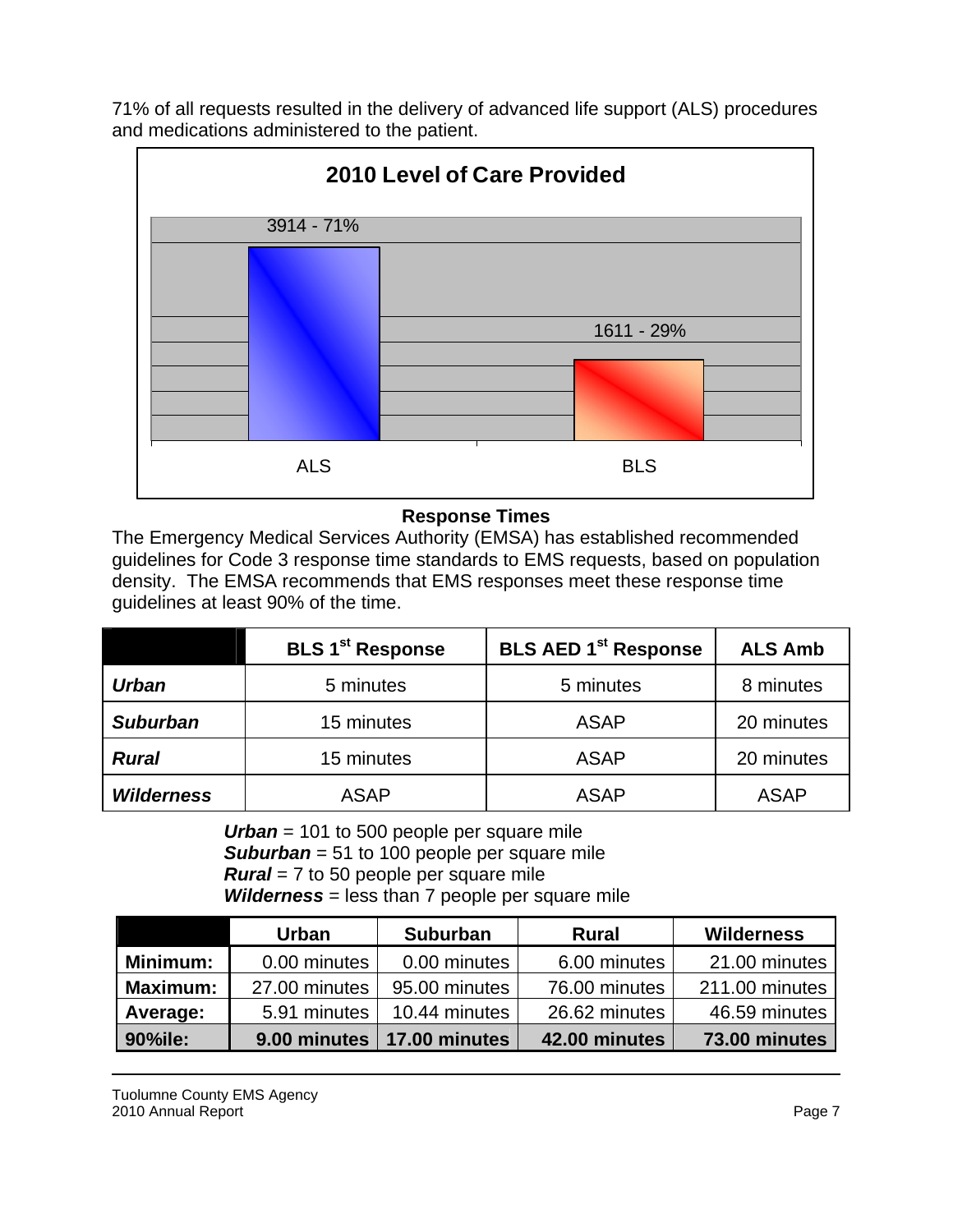#### **PATIENT AND HOSPITAL DATA**

#### **Call Disposition**

The table below illustrates that 72% of all requests resulted in the patient being transported to an emergency department.



Poisoning/Overdose category does not differentiate between accidental and intentional ingestion or overdose. Nor does it differentiate between prescription and illicit drugs. Medication reactions and anaphylaxis are included in the Medical category.

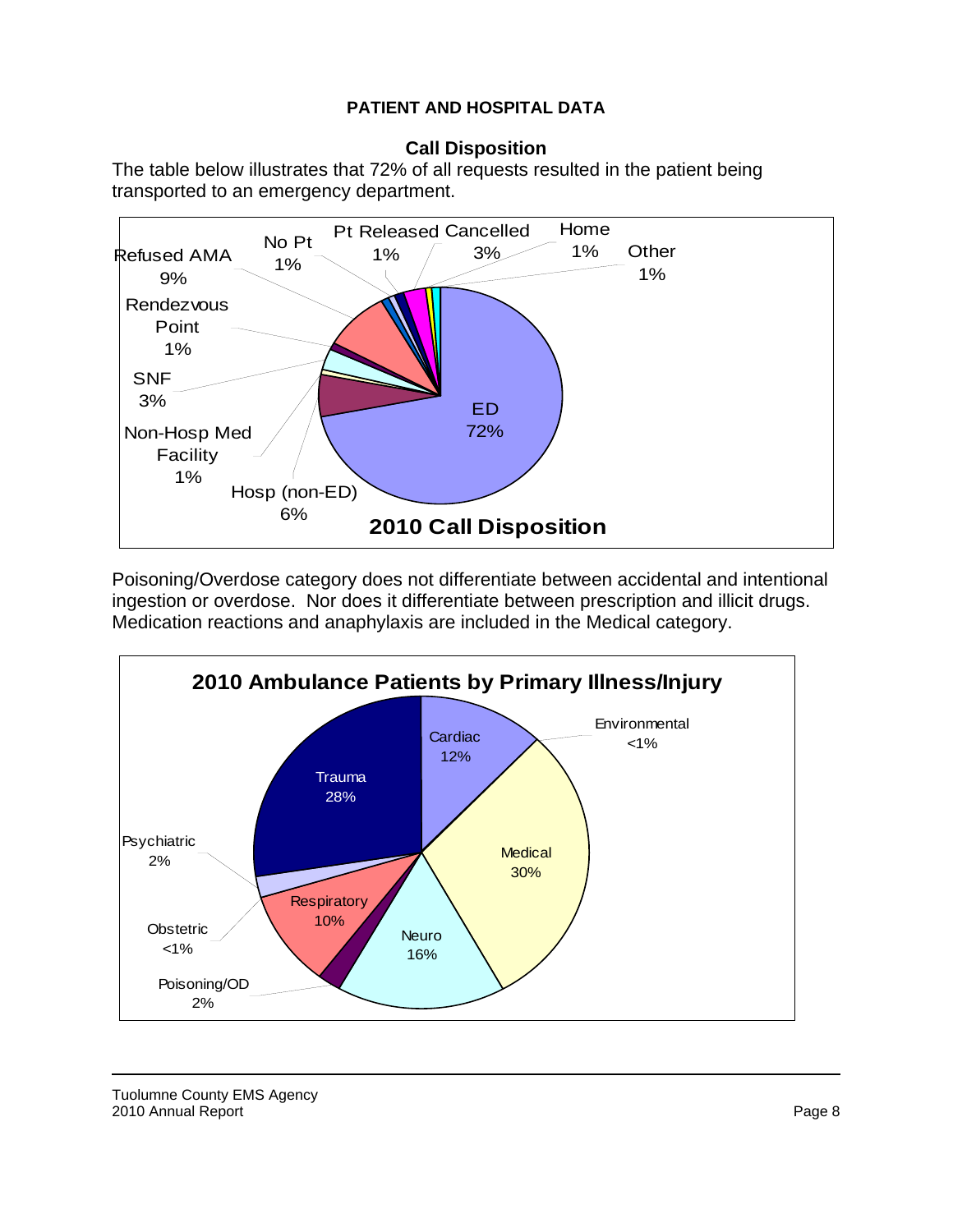As shown in the chart below, for those patients transported to a hospital, approximately 59% of all transports are made to the nearest hospital and 25% of the patients were transported to the hospital of the patient's or family's choice.

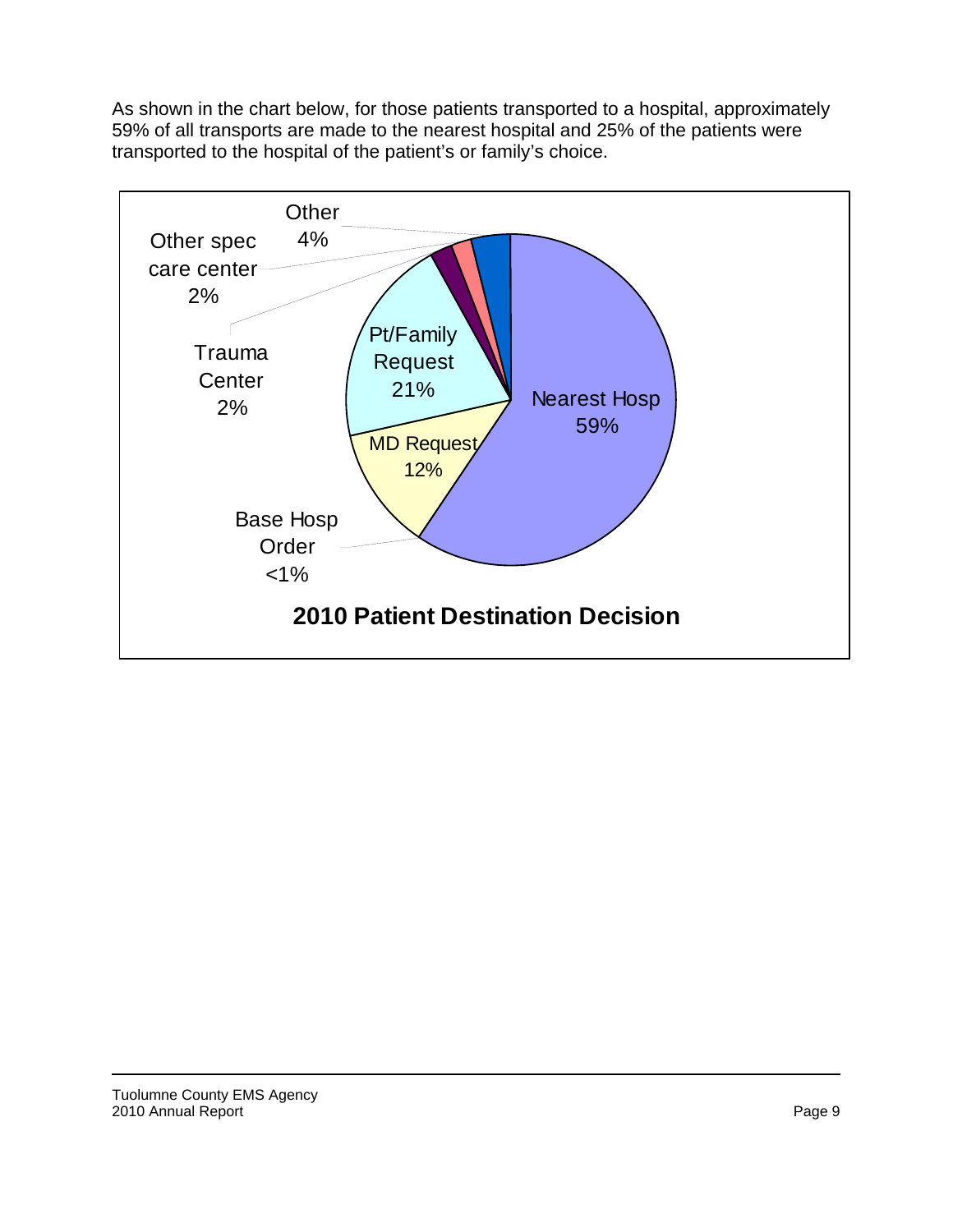| Sonora Regional                 | 3724 | Mark Twain-St. Joseph's            | 6              |
|---------------------------------|------|------------------------------------|----------------|
| <b>Doctors Medical Center</b>   | 268  | Cen Cal Children's Hosp            | 6              |
| <b>Memorial Med Center</b>      | 107  | Other Santa Clara Co Hosp          | 5              |
| <b>Other Stanislaus Co Hosp</b> | 63   | Mt Diablo Hospital                 | 4              |
| San Joaquin Co Hosp             | 58   | Other Alameda Co Hosp              | 3              |
| San Francisco Co Hosp           | 51   | <b>Sutter Memorial Hosp</b>        | 3              |
| <b>Other Hosp Not Listed</b>    | 50   | <b>Sutter Roseville Med Center</b> | $\overline{2}$ |
| Sonora Comm Hosp                | 35   | <b>Mercy General Hosp</b>          | 2              |
| Stanford                        | 27   | <b>Tuolumne General Med Fac</b>    | 2              |
| <b>UC Davis Med Center</b>      | 18   | Kaiser South Sacramento            |                |
| <b>Valley Children's Hosp</b>   | 12   | <b>Sutter General Hosp</b>         |                |
| VA Med Center Palo Alto         | 12   | Sierra Vista Hospital              |                |
| <b>Oakland Children's Hosp</b>  | 10   | Other Sacramento Co Hosp           |                |
| <b>Stanislaus Behavioral</b>    |      | <b>Kaiser Sacramento</b>           |                |

The chart below shows the patient distribution by receiving facilities, including transfers.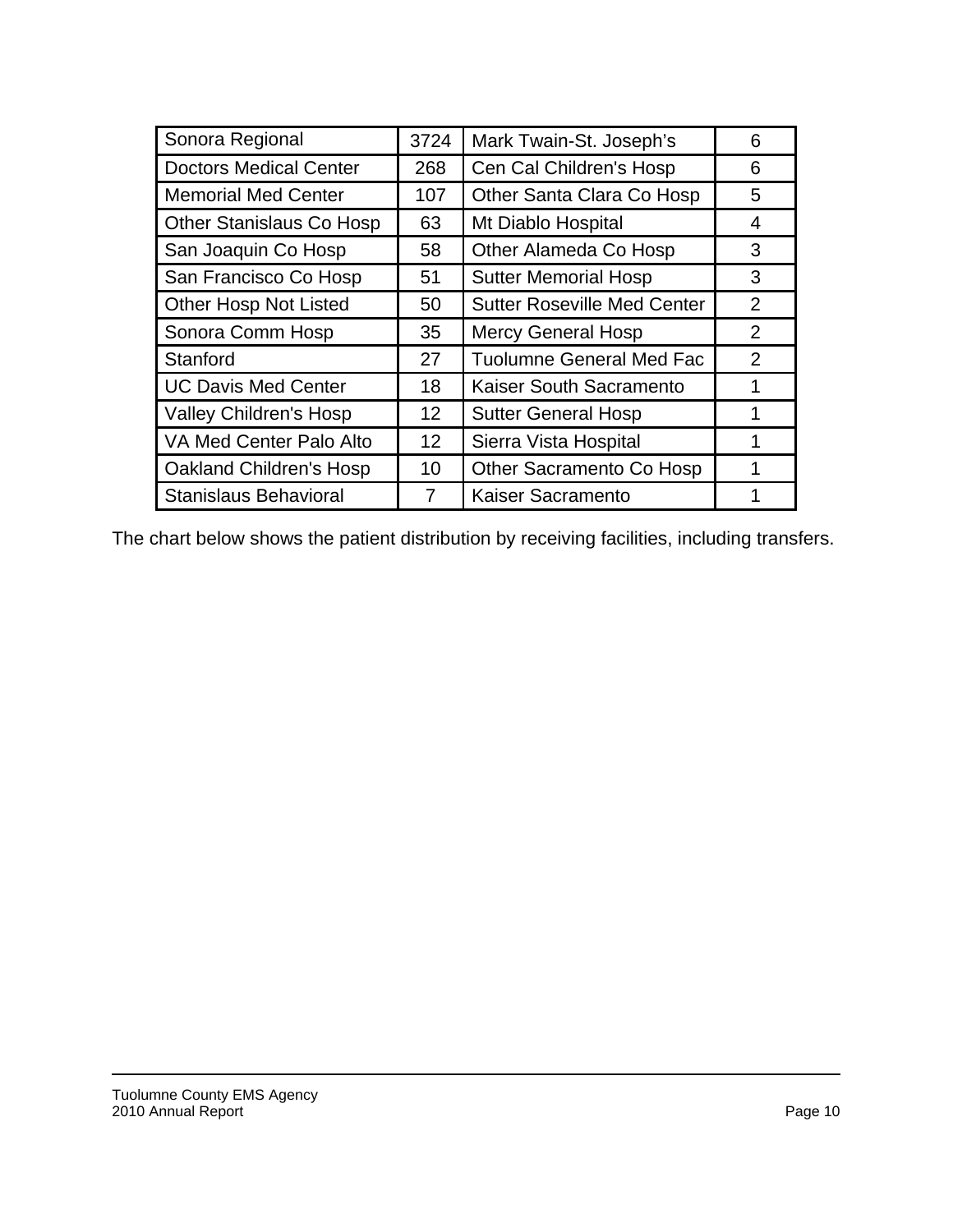# **2010 EMS Demographics**

Patients greater than 64 years of age account for approximately 50% of ambulance patients. Males comprise 47% of ambulance patients and 53% are females.



#### **TRAUMA SYSTEM**

The chart below shows the mechanism of injury for major trauma victims in Tuolumne County in 2010.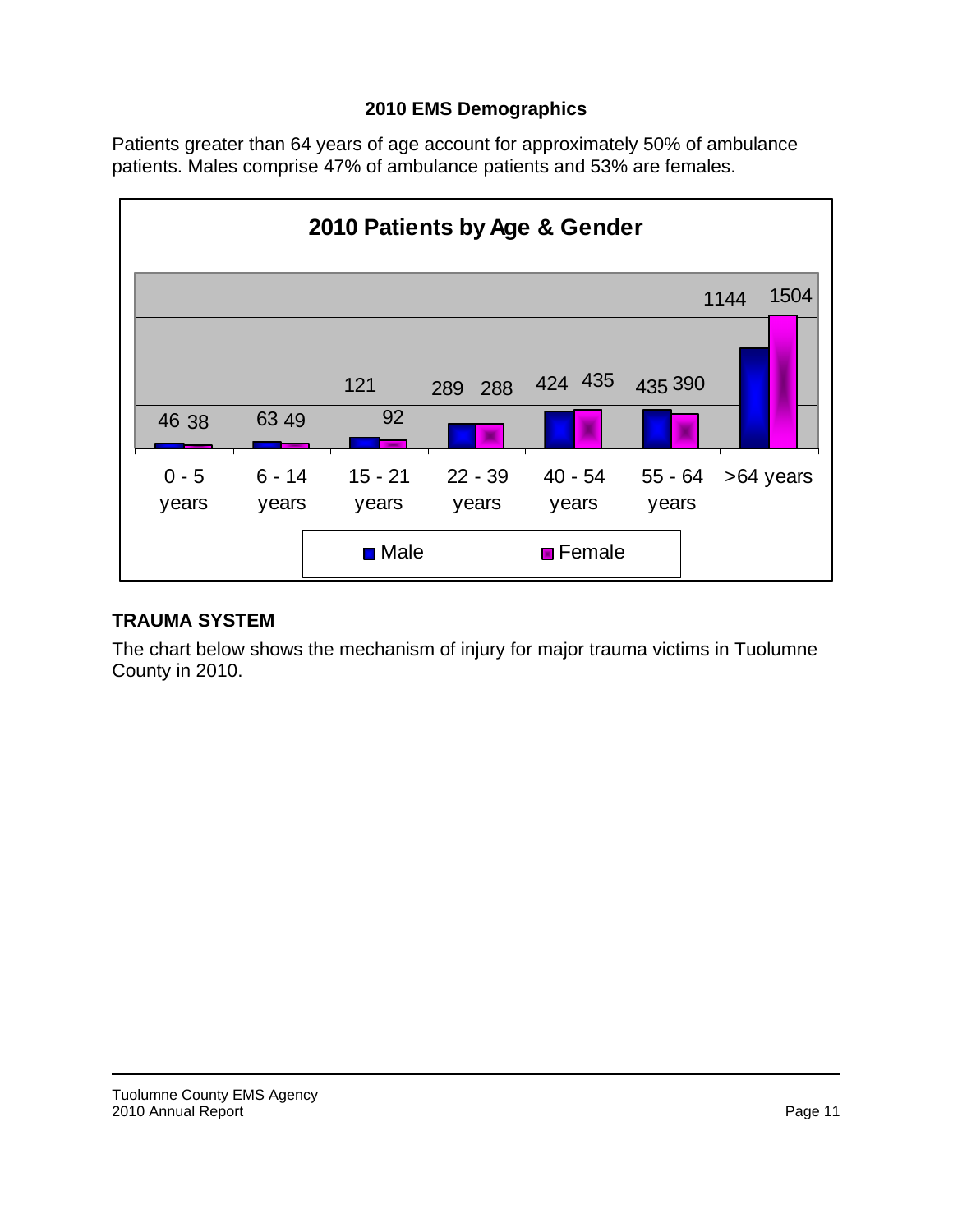

The Tuolumne County Trauma Plan has defined ten separate trauma triage criteria. The criteria are designed to categorize those trauma patients with an increased risk of mortality and morbidity due to their injuries. Paramedic judgment was the criteria used 59% of the time.



The Tuolumne County Trauma Plan has identified three major trauma patient destinations.

- 1. Doctors Medical Center (adult)
- 2. Memorial Medical Center (adult)
- 3. U.C. Davis Medical Center (adult & pediatric)

However, under some circumstances, major trauma patients may be taken to another Trauma Center, such as Sutter Roseville Medical Center, or other non-Trauma Center Hospital.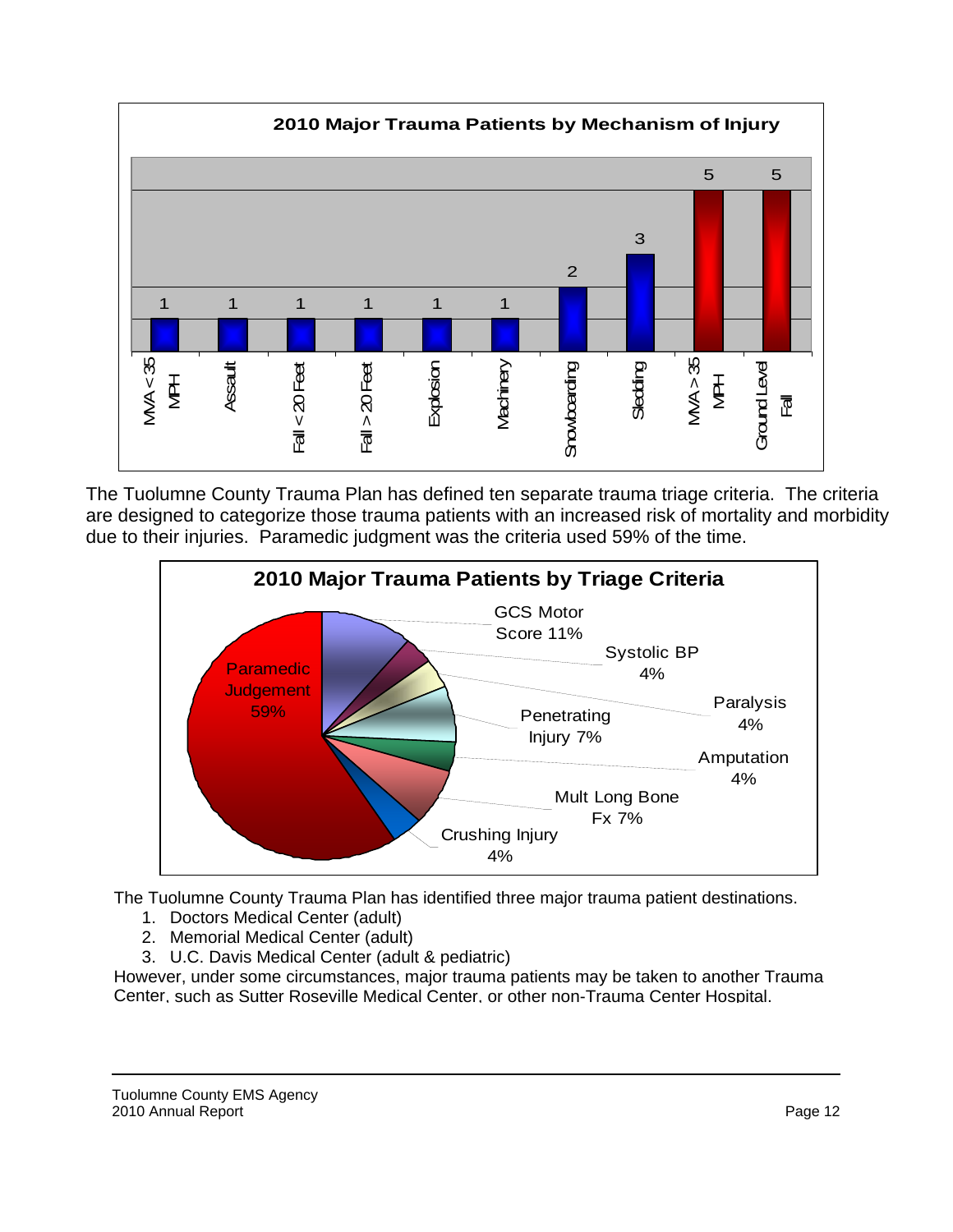

Males comprise 60% of all major trauma patients and lead or tied all age groups except greater than 64 years, where major injuries to women are four times higher than men of the same age.

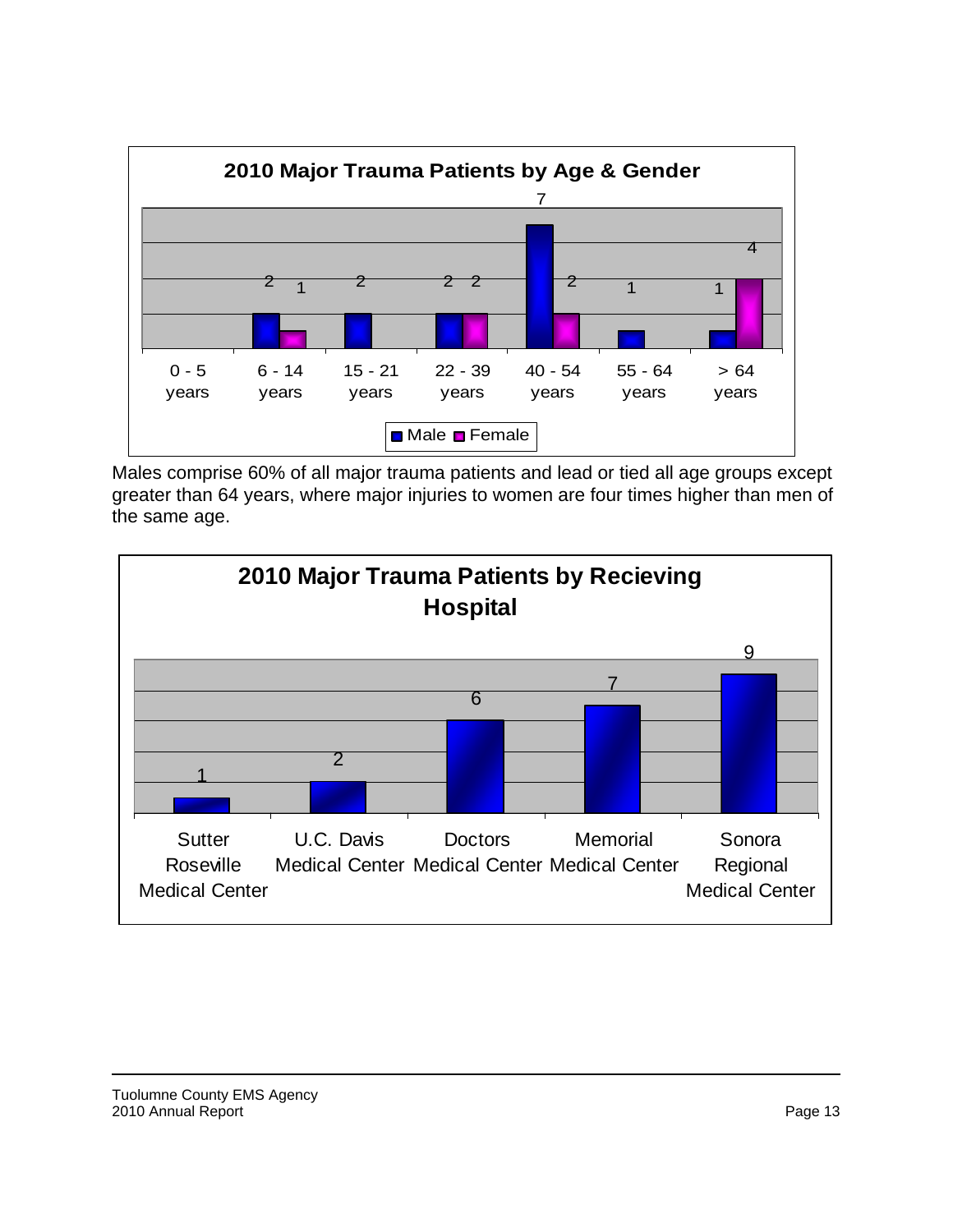

In 2010, nine patients met the STEMI triage criteria; five of them were transported to SRMC by ground ambulance, the remainders were transported by air ambulance to Doctors Medical Center or Memorial Medical Center. The age ranged from 16 years to 87 years old.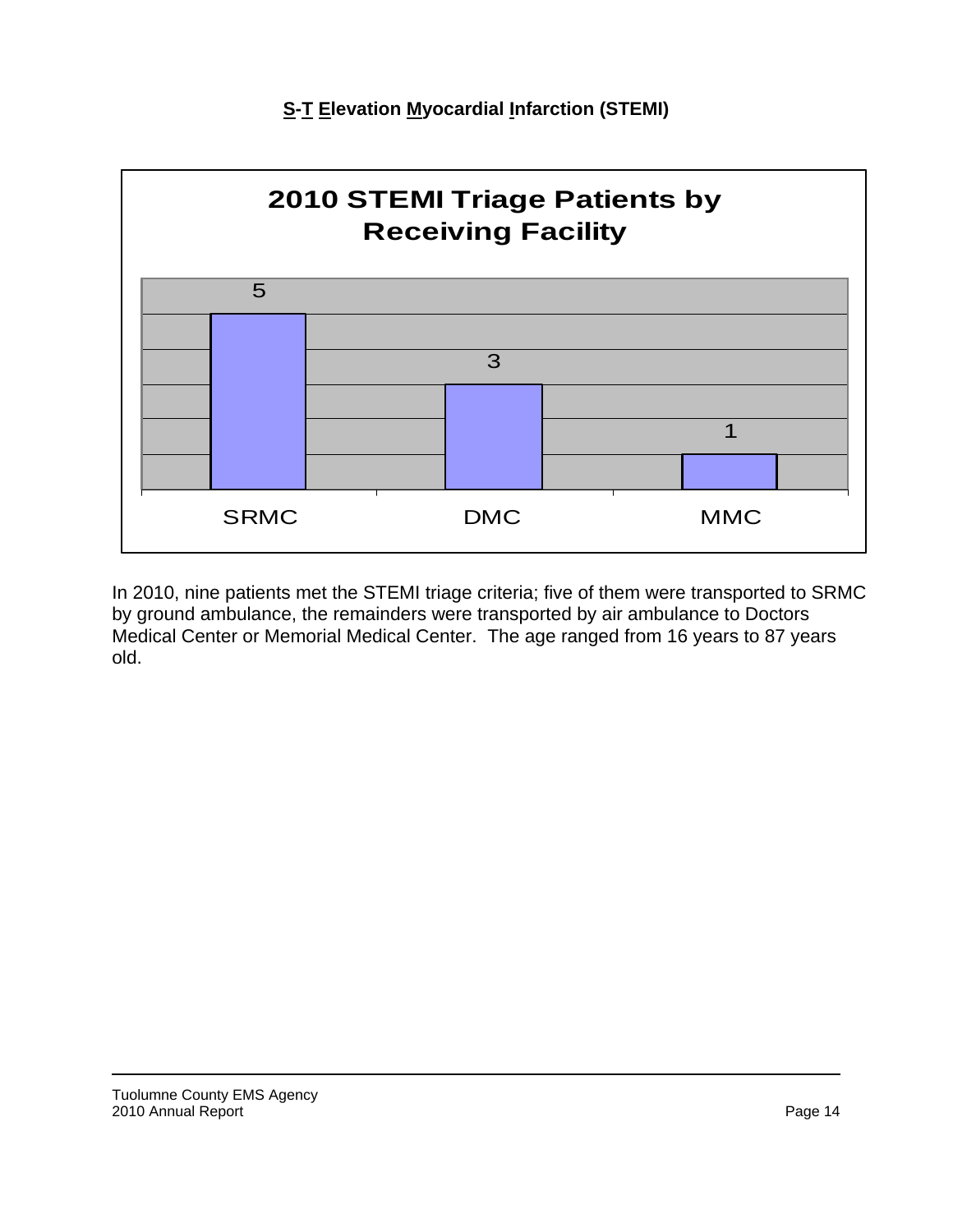# **ALS MEDICATIONS**

The charts below represent the number of times a medication was administered and how many patients received the medication.



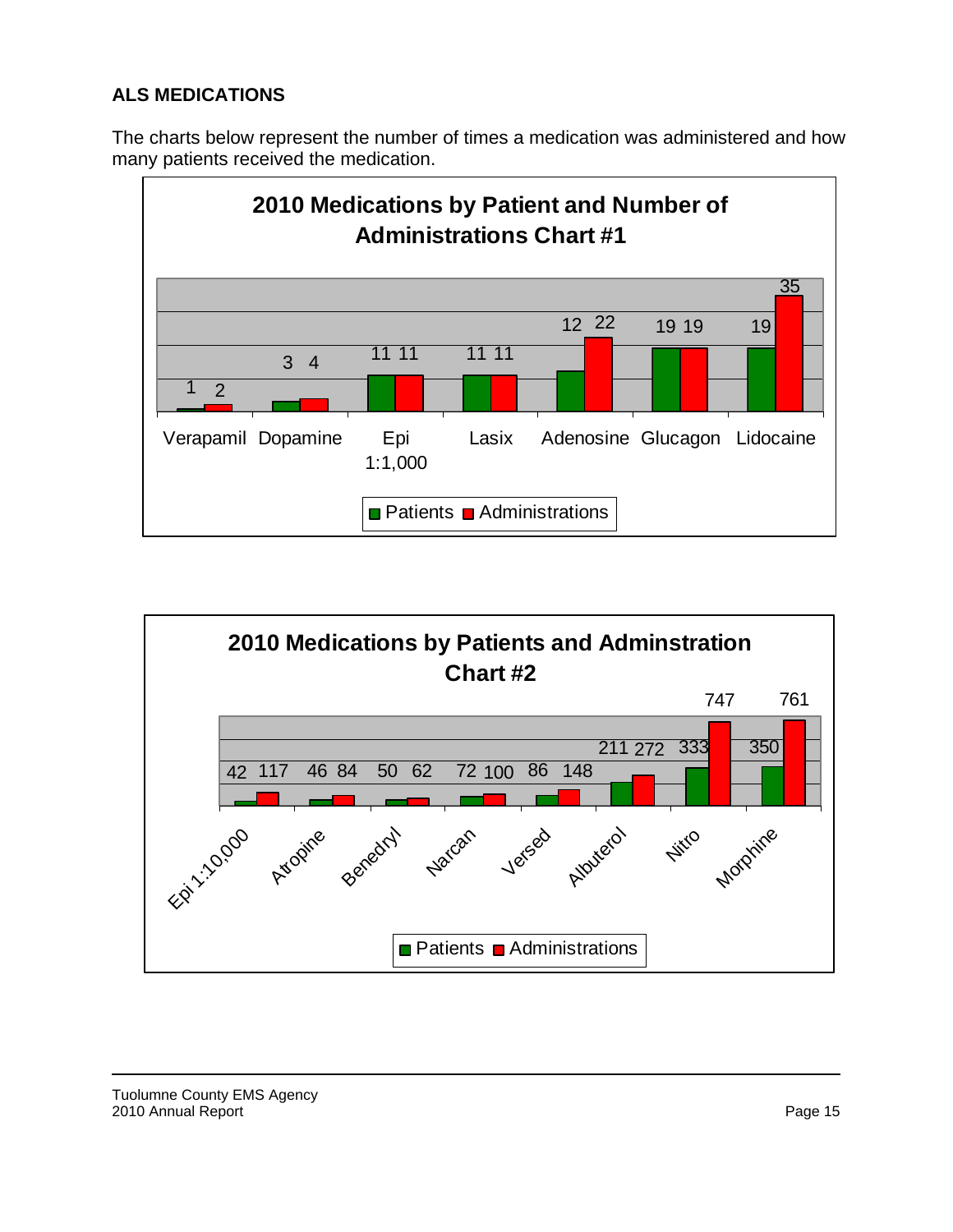#### **ALS INFREQUENTLY USED SKILLS**